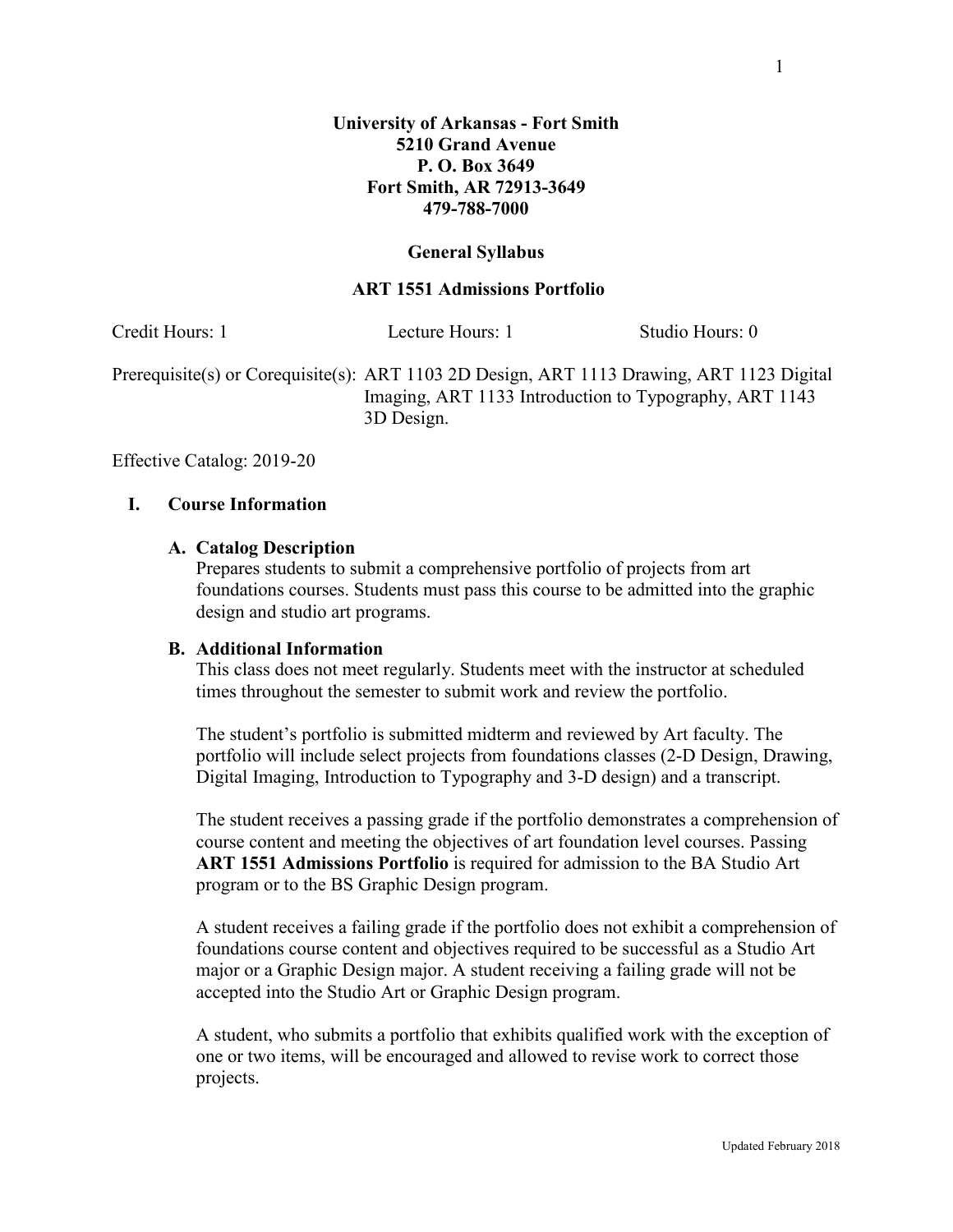After submitting revised work, a student may pass providing the revisions meet the objective and demonstrates a comprehension of course content, or will fail providing the revisions do not meet the standards.

Note: *Each foundations art class is designed and taught as a component of a comprehensive foundations program. To pass the ART 1551 Admissions Portfolio class a student must submit a portfolio that demonstrates a comprehension of all outcomes listed in the ART 1551 Admissions Portfolio syllabus.*

It should be pointed out that a passing grade in any foundations course might not *indicate a comprehension of Foundations course content. All necessary skills and competencies required for acceptance into the BS Graphic Design or the BA Studio Art program must be demonstrated by work submitted in the portfolio.*

*Students who do not pass may retake the ART 1551 Admissions Portfolio course one additional time.*

# **II. Student Learning Outcomes**

## **A. Subject Matter**

Upon successful completion of this course, the student will be able to:

- 1. Apply basic design elements and principles when resolving projects assigned in foundations classes.
- 2. Demonstrate fundamental drawing skills that address pictorial elements of composition, modeled form, pictorial space, light and shadow demonstrated using various materials and methods.
- 3. Exhibit 3-D design by submission of relief and in-the-round projects using various mediums and techniques.
- 4. Produce works that use color appropriately and demonstrate ability to address value, hue, temperature, intensity, color harmonies, color perspective, pictorial expression, and "color-spot technique."
- 5. Produce a completed work and related preliminary work from inception to completion.
- 6. Demonstrate critical and creative thinking by inclusion of a sketchbook that includes notes, resources and evidence of assessment and revision of works-inprogress.
- 7. Submit projects that are innovative, resourceful and informed solutions to assignments.
- 8. Include evidence of having attended exhibits, read related material, and use the web to access sites relative to the subject.
- 9. Create digital images and manipulate images.
- 10. Create both traditional and electronic portfolios.
- 11. Demonstrate basic knowledge of the history of type, structure and measurement of letterforms, appropriate choices and uses of typefaces concerning readability